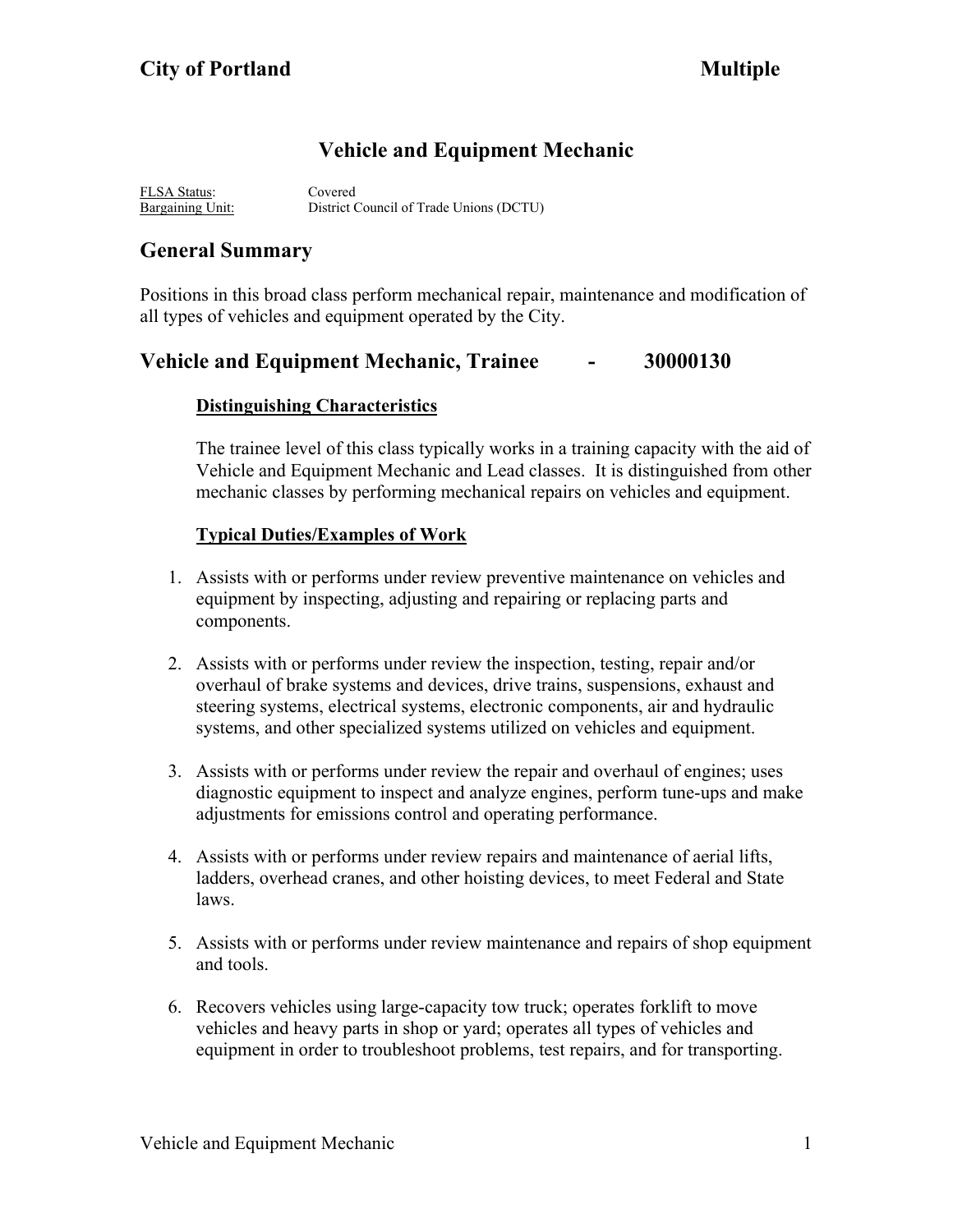### **City of Portland Multiple**

- 7. Maintains computerized record keeping and billing system; carries out all required safety procedures.
- 8. Responds to calls to work during emergencies.
- 9. Performs related duties as assigned.

#### **Required Knowledge, Skills and Abilities**

Knowledge of: basic tools, materials, processes and techniques of repair and preventive maintenance; troubleshooting techniques; basic mechanical, electrical, hydraulic and structural systems of vehicles and accessories.

Ability to: maintain records; communicate effectively; establish and maintain effective working relationships with co-workers, supervisors and others; work constructively in a team; apply safety standards and procedures.

Skill in: learning and applying techniques for troubleshooting, diagnosis, testing and repair of vehicles and equipment, and related mechanical, electrical, hydraulic and structural systems.

#### **Special Requirements**

Valid Commercial Driver's License must be acquired within 6 months of hire; specialized endorsements and other certifications may be required; required to supply own tools.

#### **Classification History:**

Adopted: 2-03-99: Class created as a result of DCTU Classification and Compensation Study 1998-99. This class is composed of the following classes: 1531 Automotive Mechanic Trainee Adopted: 11-24-93 June 2009 - Change Job Class number from 1531 to 30000130, due to system change. Revised 3/4/2020 – Revised Special Requirements

#### **Vehicle and Equipment Mechanic - 30000131**

#### **Distinguishing Characteristics**

The journey level of this class typically performs all class duties. It is distinguished from the Vehicle and Equipment Mechanic Trainee class in that it performs mechanical repairs independently.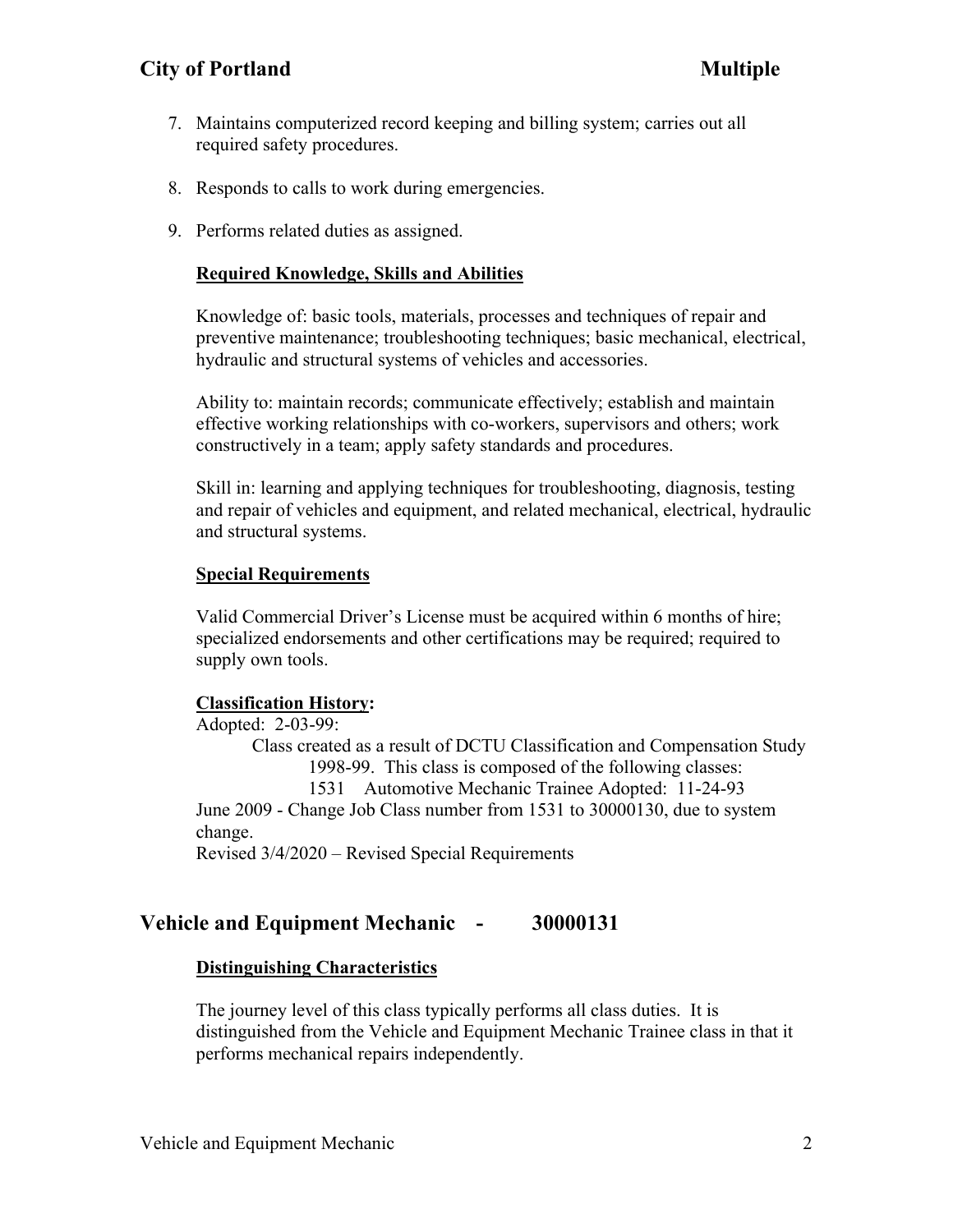### **Typical Duties/Examples of Work**

- 1. Performs preventive maintenance on vehicles, motorcycles and equipment by inspecting, adjusting and repairing or replacing parts and components that meet federal and state laws.
- 2. Inspects, tests, repairs and/or overhauls brake systems and devices, drive trains, suspensions, exhaust and steering systems, electrical systems, electronic components, air and hydraulic systems, and other specialized systems utilized on vehicles, motorcycles and equipment.
- 3. Repairs and overhauls engines; uses diagnostic equipment to inspect and analyze engines, perform tune-ups and make adjustments for emissions control and operating performance.
- 4. Designs and/or makes alterations, modifications, and/or adaptations, and upfits or prepares to place into service vehicles, motorcycles and equipment, including electrical, hydraulic and/or mechanical systems, to meet user needs, such as for police and fire vehicles, snow vehicles and other special apparatus; fabricates parts as needed.
- 5. Diagnoses, repairs, maintains and tests aerial lifts, ladders, overhead cranes, and other hoisting devices, to meet Federal and State laws.
- 6. Maintains repairs and diagnoses problems with shop equipment and tools.
- 7. Recovers vehicles using large-capacity tow truck; operates forklift to move vehicles and heavy parts in shop or yard; operates all types of vehicles and equipment in order to troubleshoot problems, test repairs, and for transporting.
- 8. Maintains computerized record keeping and billing system; carries out all required safety procedures.
- 9. Performs related duties as assigned.

### **Required Knowledge, Skills and Abilities**

Knowledge of: tools, materials, processes and techniques of mechanical repair and related fabrication, and of preventive maintenance; mechanical, electrical, hydraulic and structural systems of vehicles, motorcycles, equipment, and accessories.

Ability to: maintain inventory; research equipment, parts and supplies needs and place orders.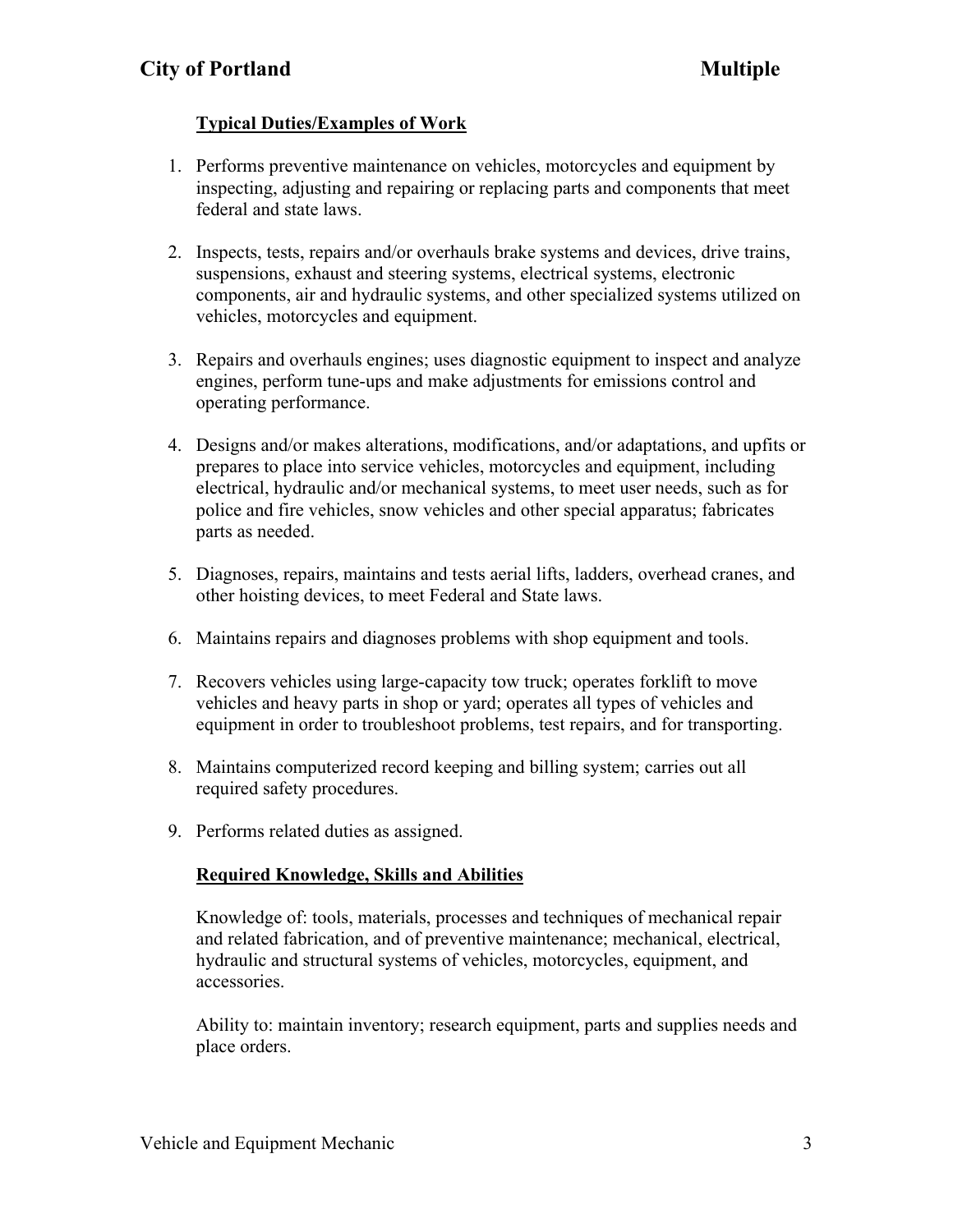## **City of Portland Multiple**

Skill in: troubleshooting, diagnosis, testing and repair of vehicles, motorcycles and equipment, and related mechanical, electrical, hydraulic, and structural systems; demonstrating techniques to others.

#### **Special Requirements**

Valid Commercial Driver's License must be acquired within 6 months of hire; specialized endorsements and other certifications may be required; required to supply own tools.

### **Classification History:**

Adopted: 2-03-99: Class created as a result of DCTU Classification and Compensation Study 1998-99. This class is composed of the following classes: 1532 Auto Mechanic Adopted: 04-20-76 Revised: 06-24-94 June 2009 - Change Job Class number from 1532 to 30000131, due to system change. Revised 3/4/2020 – Revised Special Requirements

## **Vehicle and Equipment Mechanic, Lead - 30000132**

### **Distinguishing Characteristics**

The lead level of this class typically performs all class duties and in addition serves as a lead worker. It is distinguished from the Vehicle and Equipment Mechanic class by the lead assignment. Note: This is a premium pay class for assignment of lead duties. Employees do not accrue seniority or obtain status in this class. Employee is assigned from a base class.

#### **Typical Duties/Examples of Work**

- 1. Plans, schedules and coordinates work; determines resource needs of work group; directs work of a crew.
- 2. Reviews the work of, and provides training and guidance to assigned staff.
- 3. Performs related duties as assigned.

#### **Required Knowledge, Skills and Abilities**

Knowledge of: effective principles and practices of leadership.

Ability to: schedule and assign the work of others.